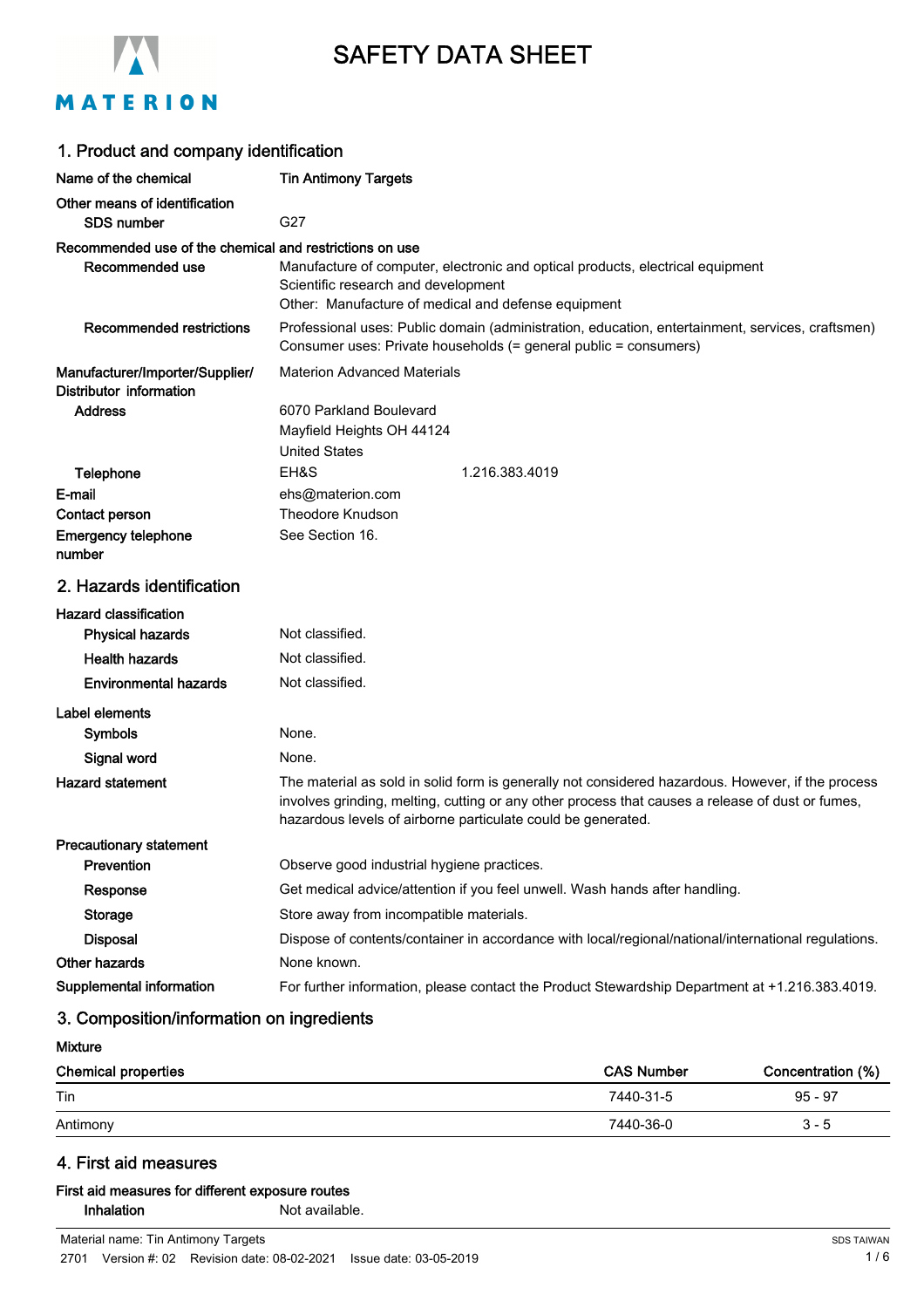| Skin contact                                    | Not available.                                                                                                                                                                                                   |
|-------------------------------------------------|------------------------------------------------------------------------------------------------------------------------------------------------------------------------------------------------------------------|
| Eye contact                                     | Rinse with water. Get medical attention if irritation develops and persists.                                                                                                                                     |
| Ingestion                                       | Rinse mouth. Get medical attention if symptoms occur.                                                                                                                                                            |
| Most important symptoms and<br>effects          | None known.                                                                                                                                                                                                      |
| Personal protection for first-aid<br>responders | If you feel unwell, seek medical advice (show the label where possible). Ensure that medical<br>personnel are aware of the material(s) involved, and take precautions to protect themselves.                     |
| Notes to physician                              | Treat symptomatically.                                                                                                                                                                                           |
| 5. Fire-fighting measures                       |                                                                                                                                                                                                                  |
| <b>Extinguishing media</b>                      | Powder. Dry sand. Extinguish with alcohol-resistant foam, carbon dioxide or dry powder.                                                                                                                          |
| Extinguishing media to avoid                    | Water.                                                                                                                                                                                                           |
| Specific hazards during fire<br>fighting        | This product is not flammable.                                                                                                                                                                                   |
| Special fire fighting procedures                | Use standard firefighting procedures and consider the hazards of other involved materials. Use<br>water spray to cool unopened containers.                                                                       |
| Protection of fire-fighters                     | Use protective equipment appropriate for surrounding materials.                                                                                                                                                  |
| <b>General fire hazards</b>                     | No unusual fire or explosion hazards noted. None known.                                                                                                                                                          |
| Specific methods                                | Use standard firefighting procedures and consider the hazards of other involved materials.                                                                                                                       |
| 6. Accidental release measures                  |                                                                                                                                                                                                                  |
| <b>Personal precautions</b>                     | Keep unnecessary personnel away. Ensure suitable personal protection (including respiratory<br>protection) during removal of spillages in a confined area. For personal protection, see section 8 of<br>the SDS. |
| <b>Environmental precautions</b>                | Avoid discharge into drains, water courses or onto the ground. Collect spillage.                                                                                                                                 |
| Spill cleanup methods                           | Stop the flow of material, if this is without risk. Sweep up or vacuum up spillage and collect in<br>suitable container for disposal. For waste disposal, see section 13 of the SDS.                             |
| 7. Handling and storage                         |                                                                                                                                                                                                                  |
| <b>Handling</b>                                 | Provide adequate ventilation. Wear appropriate personal protective equipment. Observe good<br>industrial hygiene practices.                                                                                      |
| Storage                                         | Store in a cool, dry place with adequate ventilation. Keep away from incompatible materials, open<br>flames, and high temperatures.                                                                              |

### 8. Exposure controls/personal protection

#### Exposure limits

#### OELs. (Standards on Workplace Atmosphere of Dangerous and Hazardous Materials)

| <b>Material</b>                  | <b>Type</b>                                                                                                                                                                                                                       | Value                |                     |
|----------------------------------|-----------------------------------------------------------------------------------------------------------------------------------------------------------------------------------------------------------------------------------|----------------------|---------------------|
| <b>Tin Antimony Targets</b>      | <b>STEL</b>                                                                                                                                                                                                                       | $2$ mg/m $3$         |                     |
|                                  | <b>TWA</b>                                                                                                                                                                                                                        | 1 mg/m $3$           |                     |
| <b>Components</b>                | <b>Type</b>                                                                                                                                                                                                                       | Value                |                     |
| Antimony (CAS 7440-36-0)         | <b>STEL</b>                                                                                                                                                                                                                       | $1.5 \text{ mg/m}$ 3 |                     |
|                                  | <b>TWA</b>                                                                                                                                                                                                                        | $0.5$ mg/m $3$       |                     |
| Tin (CAS 7440-31-5)              | <b>STEL</b>                                                                                                                                                                                                                       | $4$ mg/m $3$         |                     |
|                                  | <b>TWA</b>                                                                                                                                                                                                                        | $2$ mg/m $3$         |                     |
| US. ACGIH Threshold Limit Values |                                                                                                                                                                                                                                   |                      |                     |
| <b>Components</b>                | <b>Type</b>                                                                                                                                                                                                                       | Value                | Form                |
| Antimony (CAS 7440-36-0)         | <b>TWA</b>                                                                                                                                                                                                                        | $0.5$ mg/m $3$       |                     |
| Tin (CAS 7440-31-5)              | <b>TWA</b>                                                                                                                                                                                                                        | $2$ mg/m $3$         | Inhalable fraction. |
| .                                | $\mathbf{M}$ . The contract of the contract of the contract of the contract of the contract of the contract of the contract of the contract of the contract of the contract of the contract of the contract of the contract of th |                      |                     |

Biological limit values No biological exposure limits noted for the ingredient(s).

Appropriate engineering controls

Good general ventilation should be used. Ventilation rates should be matched to conditions. If applicable, use process enclosures, local exhaust ventilation, or other engineering controls to maintain airborne levels below recommended exposure limits. If exposure limits have not been established, maintain airborne levels to an acceptable level.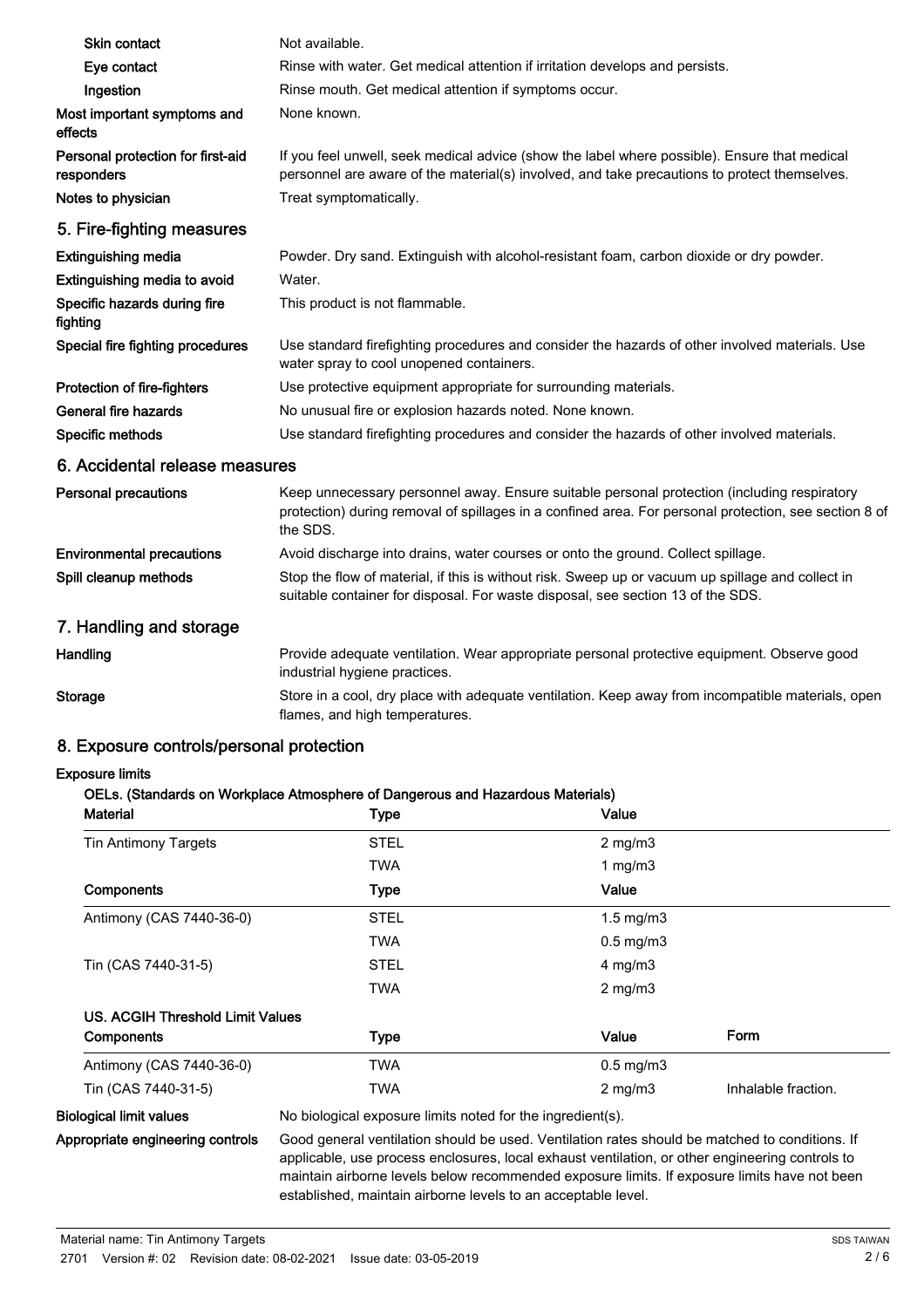#### Individual protection measures, such as personal protective equipment

| Eye/face protection            | If contact is likely, safety glasses with side shields are recommended.                                                                                                                                                     |
|--------------------------------|-----------------------------------------------------------------------------------------------------------------------------------------------------------------------------------------------------------------------------|
| Skin protection                |                                                                                                                                                                                                                             |
| Hand protection                | Wear gloves to prevent metal cuts and skin abrasions during handling.                                                                                                                                                       |
| Other                          | Wear suitable protective clothing.                                                                                                                                                                                          |
| <b>Respiratory protection</b>  | In case of insufficient ventilation, wear suitable respiratory equipment.                                                                                                                                                   |
| Thermal hazards                | Wear appropriate thermal protective clothing, when necessary.                                                                                                                                                               |
| General hygiene considerations | Always observe good personal hygiene measures, such as washing after handling the material<br>and before eating, drinking, and/or smoking. Routinely wash work clothing and protective<br>equipment to remove contaminants. |

# 9. Physical and chemical properties

| Appearance                                                 |                                                                    |
|------------------------------------------------------------|--------------------------------------------------------------------|
| <b>Physical state</b>                                      | Solid.                                                             |
| Form                                                       | Solid.                                                             |
| Color                                                      | Gray-silver                                                        |
| Odor                                                       | None.                                                              |
| <b>Odor threshold</b>                                      | Not applicable.                                                    |
| Melting point/freezing point                               | 449.42 $\degree$ F (231.9 $\degree$ C) estimated / Not applicable. |
| рH                                                         | Not applicable.                                                    |
| Boiling point, initial boiling point,<br>and boiling range | Not applicable.                                                    |
| Flammability (solid, gas)                                  | None known.                                                        |
| Flash point                                                | Not applicable.                                                    |
| <b>Decomposition temperature</b>                           | Not applicable.                                                    |
| Auto-ignition temperature                                  | Not applicable.                                                    |
| Upper/lower flammability or explosive limits               |                                                                    |
| <b>Flammability limit - lower</b><br>(%)                   | Not applicable.                                                    |
| <b>Flammability limit - lower</b><br>(%) temperature       | Not applicable.                                                    |
| <b>Flammability limit - upper</b><br>(%)                   | Not applicable.                                                    |
| <b>Flammability limit - upper</b><br>(%) temperature       | Not applicable.                                                    |
| Explosive limit - lower (%)                                | Not applicable.                                                    |
| Explosive limit - lower (%)<br>temperature                 | Not applicable.                                                    |
| Explosive limit - upper (%)                                | Not applicable.                                                    |
| Explosive limit - upper (%)<br>temperature                 | Not applicable.                                                    |
| Vapor pressure                                             | Not applicable.                                                    |
| <b>Vapor density</b>                                       | Not applicable.                                                    |
| Density                                                    | 7.24 g/cm3 estimated                                               |
| Solubility(ies)                                            |                                                                    |
| Solubility (water)                                         | Insoluble.                                                         |
| <b>Partition coefficient</b>                               | Not applicable.                                                    |
| (n-octanol/water)                                          | Not applicable.                                                    |
| <b>Evaporation rate</b>                                    | Not applicable.                                                    |
| Other data                                                 |                                                                    |
| <b>Explosive properties</b>                                | Not explosive.                                                     |
| <b>Oxidizing properties</b>                                | Not oxidizing.                                                     |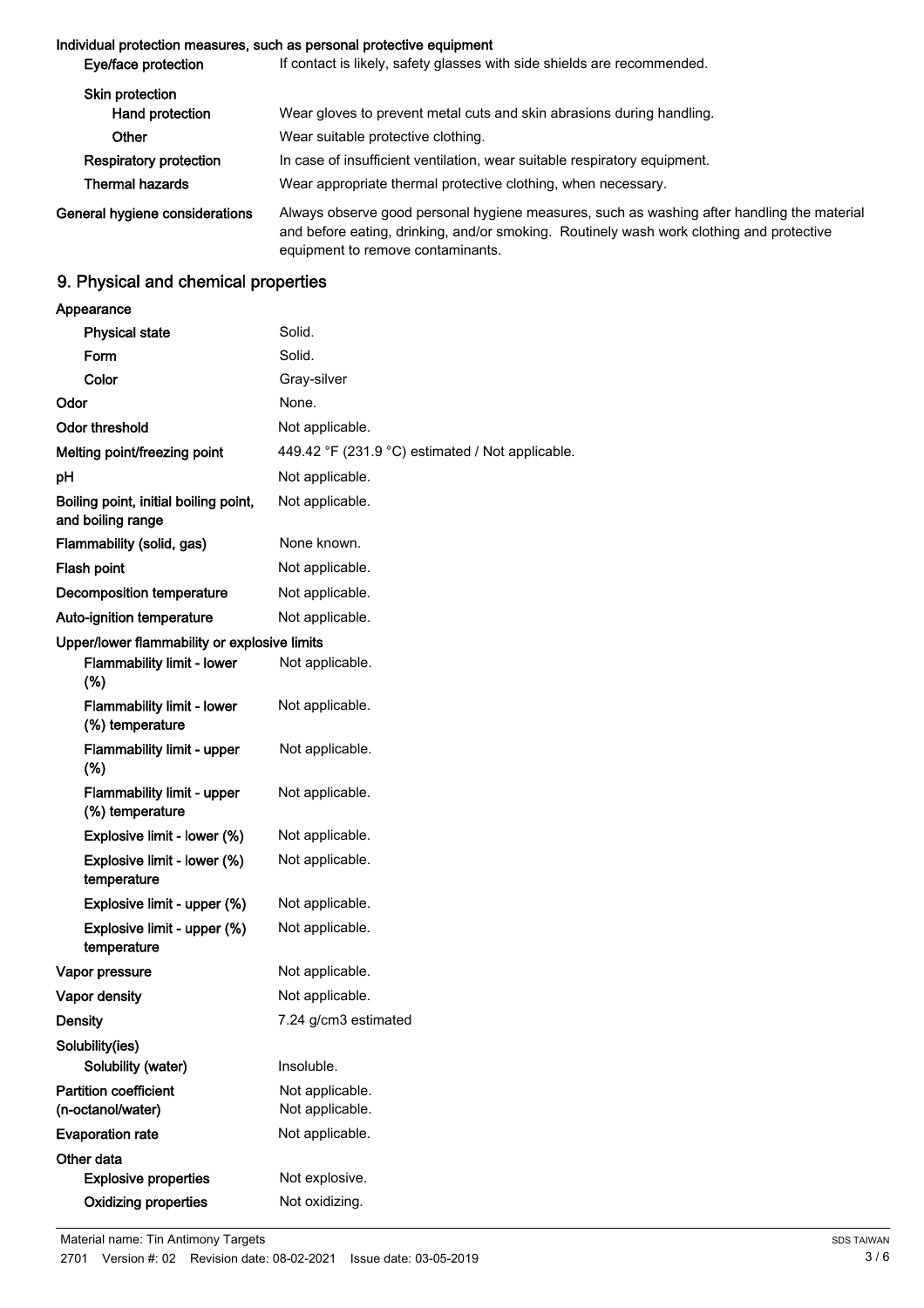Viscosity **Not** applicable.

# 10. Stability and reactivity

| Reactivity                            | The product is stable and non-reactive under normal conditions of use, storage and transport. |
|---------------------------------------|-----------------------------------------------------------------------------------------------|
| <b>Stability</b>                      | Material is stable under normal conditions.                                                   |
| Possibility of hazardous<br>reactions | No dangerous reaction known under conditions of normal use.                                   |
| Conditions to avoid                   | Contact with incompatible materials.                                                          |
| Incompatible materials                | Acids. Strong oxidizing agents. Chlorine.                                                     |
| Hazardous decomposition<br>products   | No hazardous decomposition products are known.                                                |

# 11. Toxicological information

# Information on likely routes of exposure

| Inhalation                                                            | No adverse effects due to inhalation are expected.                                                                                                                                                                     |
|-----------------------------------------------------------------------|------------------------------------------------------------------------------------------------------------------------------------------------------------------------------------------------------------------------|
| <b>Skin contact</b>                                                   | No adverse effects due to skin contact are expected.                                                                                                                                                                   |
| Eye contact                                                           | Not likely, due to the form of the product.                                                                                                                                                                            |
| Ingestion                                                             | Expected to be a low ingestion hazard.                                                                                                                                                                                 |
| <b>Symptoms</b>                                                       | None known.                                                                                                                                                                                                            |
| Information on toxicological effects                                  |                                                                                                                                                                                                                        |
| <b>Acute toxicity</b>                                                 | Not known.                                                                                                                                                                                                             |
| Skin corrosion/irritation                                             | Not likely, due to the form of the product.                                                                                                                                                                            |
| Serious eye damage/eye<br>irritation                                  | None known.                                                                                                                                                                                                            |
| Respiratory or skin sensitization<br><b>Respiratory sensitization</b> | Not a respiratory sensitizer.                                                                                                                                                                                          |
| Skin sensitization                                                    | Not a skin sensitizer.                                                                                                                                                                                                 |
| Germ cell mutagenicity                                                | Not classified.                                                                                                                                                                                                        |
| Carcinogenicity                                                       | Not classified.                                                                                                                                                                                                        |
| Reproductive toxicity                                                 | Not classified.                                                                                                                                                                                                        |
| Specific target organ toxicity -<br>single exposure                   | Not classified.                                                                                                                                                                                                        |
| Specific target organ toxicity -<br>repeated exposure                 | May cause damage to organs through prolonged or repeated exposure.                                                                                                                                                     |
| <b>Aspiration hazard</b>                                              | Not an aspiration hazard.                                                                                                                                                                                              |
| <b>Chronic effects</b>                                                | None known.                                                                                                                                                                                                            |
| 12. Ecological information                                            |                                                                                                                                                                                                                        |
| Ecotoxicity                                                           | Not relevant, due to the form of the product.                                                                                                                                                                          |
| Persistence and degradability                                         | No data is available on the degradability of any ingredients in the mixture.                                                                                                                                           |
| <b>Bioaccumulation</b>                                                | No data available.                                                                                                                                                                                                     |
| Mobility in soil                                                      | Not applicable.                                                                                                                                                                                                        |
| Other hazardous effects                                               | No other adverse environmental effects (e.g. ozone depletion, photochemical ozone creation<br>potential, endocrine disruption, global warming potential) are expected from this component.                             |
| 13. Disposal considerations                                           |                                                                                                                                                                                                                        |
| <b>Disposal instructions</b>                                          | Collect and reclaim or dispose in sealed containers at licensed waste disposal site. Dispose of<br>contents/container in accordance with local/regional/national/international regulations.                            |
| <b>Residual waste</b>                                                 | Dispose of in accordance with local regulations. Empty containers or liners may retain some<br>product residues. This material and its container must be disposed of in a safe manner (see:<br>Disposal instructions). |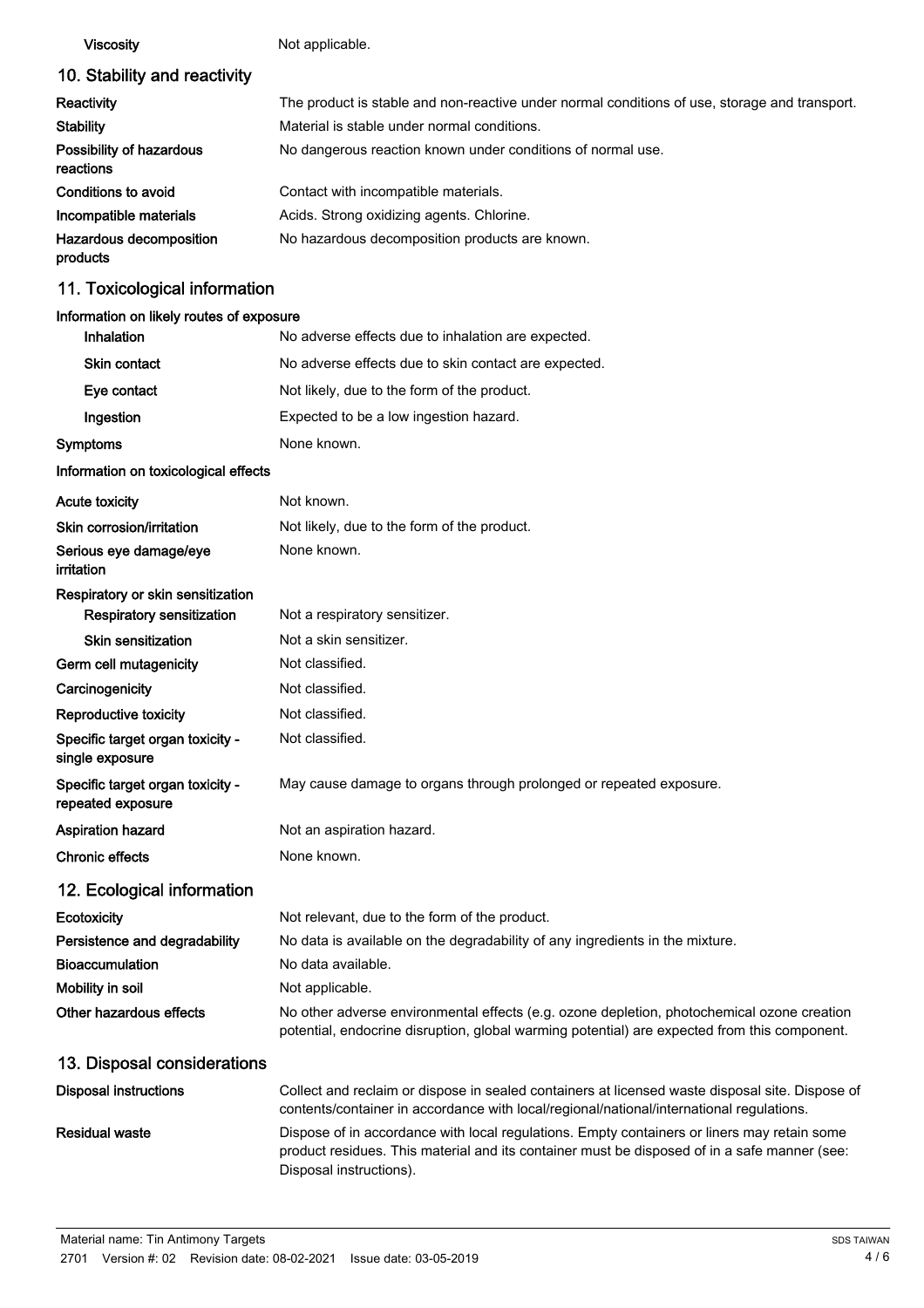| Contaminated packaging                                                         | Since emptied containers may retain product residue, follow label warnings even after container is<br>emptied. Empty containers should be taken to an approved waste handling site for recycling or<br>disposal.                                                                                                                                                                                                                                                  |     |
|--------------------------------------------------------------------------------|-------------------------------------------------------------------------------------------------------------------------------------------------------------------------------------------------------------------------------------------------------------------------------------------------------------------------------------------------------------------------------------------------------------------------------------------------------------------|-----|
| Local disposal regulations                                                     | Dispose in accordance with all applicable regulations.                                                                                                                                                                                                                                                                                                                                                                                                            |     |
| 14. Transport information                                                      |                                                                                                                                                                                                                                                                                                                                                                                                                                                                   |     |
| <b>IATA</b>                                                                    |                                                                                                                                                                                                                                                                                                                                                                                                                                                                   |     |
| Not regulated as dangerous goods.                                              |                                                                                                                                                                                                                                                                                                                                                                                                                                                                   |     |
| <b>IMDG</b>                                                                    |                                                                                                                                                                                                                                                                                                                                                                                                                                                                   |     |
| Not regulated as dangerous goods.                                              |                                                                                                                                                                                                                                                                                                                                                                                                                                                                   |     |
| Transport in bulk according to<br>Annex II of MARPOL 73/78 and<br>the IBC Code | Not applicable.                                                                                                                                                                                                                                                                                                                                                                                                                                                   |     |
| 15. Regulatory information                                                     |                                                                                                                                                                                                                                                                                                                                                                                                                                                                   |     |
| Applicable regulations                                                         | Methods and Facilities Standards for the Storage, Clearance and Disposal of Industrial Waste<br>Regulations for the Labeling and Hazard Communication of Hazardous Chemicals<br><b>Toxic Chemical Substances Control Act</b><br>Toxic Chemical Substances Labeling and Materials Safety Data Sheets Regulations<br>This material safety data sheet was prepared in accordance with the Regulation of Labeling and<br>Hazard Communication of Hazardous Chemicals. |     |
|                                                                                | Methods and Facilities Standards for the Storage, Clearance and Disposal of Industrial Waste                                                                                                                                                                                                                                                                                                                                                                      |     |
| Antimony (CAS 7440-36-0)                                                       | Listed.                                                                                                                                                                                                                                                                                                                                                                                                                                                           |     |
|                                                                                | Priority Management Chemical List (Regulations on Handling Priority Managed Chemicals), as amended                                                                                                                                                                                                                                                                                                                                                                |     |
| Not listed.<br>amended)                                                        | Toxic Chemical Substances (TCS) List (EPA Toxic Substances Notice No. 0960095331E, Tables 1-3, Dec. 17, 2007, as                                                                                                                                                                                                                                                                                                                                                  |     |
| Not listed.                                                                    |                                                                                                                                                                                                                                                                                                                                                                                                                                                                   |     |
| Antimony (CAS 7440-36-0)                                                       | Standards on Workplace Atmosphere of Dangerous and Hazardous Materials<br>Listed.                                                                                                                                                                                                                                                                                                                                                                                 |     |
| Tin (CAS 7440-31-5)                                                            | Listed.                                                                                                                                                                                                                                                                                                                                                                                                                                                           |     |
|                                                                                | GHS Classification List: GHS implementation phase 1, 2 and 3 (CLA No. 0980145063, 0990146707, and 1020146801)                                                                                                                                                                                                                                                                                                                                                     |     |
| Antimony (CAS 7440-36-0)                                                       |                                                                                                                                                                                                                                                                                                                                                                                                                                                                   |     |
| International regulations                                                      |                                                                                                                                                                                                                                                                                                                                                                                                                                                                   |     |
| <b>Stockholm Convention</b>                                                    |                                                                                                                                                                                                                                                                                                                                                                                                                                                                   |     |
| Not applicable.<br><b>Rotterdam Convention</b>                                 |                                                                                                                                                                                                                                                                                                                                                                                                                                                                   |     |
| Not applicable.<br><b>Montreal Protocol</b>                                    |                                                                                                                                                                                                                                                                                                                                                                                                                                                                   |     |
| Not applicable.<br>Kyoto protocol                                              |                                                                                                                                                                                                                                                                                                                                                                                                                                                                   |     |
| Not applicable.<br><b>Basel Convention</b>                                     |                                                                                                                                                                                                                                                                                                                                                                                                                                                                   |     |
| Not applicable.                                                                |                                                                                                                                                                                                                                                                                                                                                                                                                                                                   |     |
| <b>International Inventories</b>                                               |                                                                                                                                                                                                                                                                                                                                                                                                                                                                   |     |
| Country(s) or region                                                           | On inventory (yes/no)*<br>Inventory name                                                                                                                                                                                                                                                                                                                                                                                                                          |     |
| Australia                                                                      | Australian Inventory of Chemical Substances (AICS)                                                                                                                                                                                                                                                                                                                                                                                                                | Yes |
| Canada                                                                         | Domestic Substances List (DSL)                                                                                                                                                                                                                                                                                                                                                                                                                                    | Yes |
| Canada                                                                         | Non-Domestic Substances List (NDSL)                                                                                                                                                                                                                                                                                                                                                                                                                               | No  |
| China                                                                          | Inventory of Existing Chemical Substances in China (IECSC)                                                                                                                                                                                                                                                                                                                                                                                                        | Yes |
| Europe                                                                         | European Inventory of Existing Commercial Chemical<br>Substances (EINECS)                                                                                                                                                                                                                                                                                                                                                                                         | Yes |